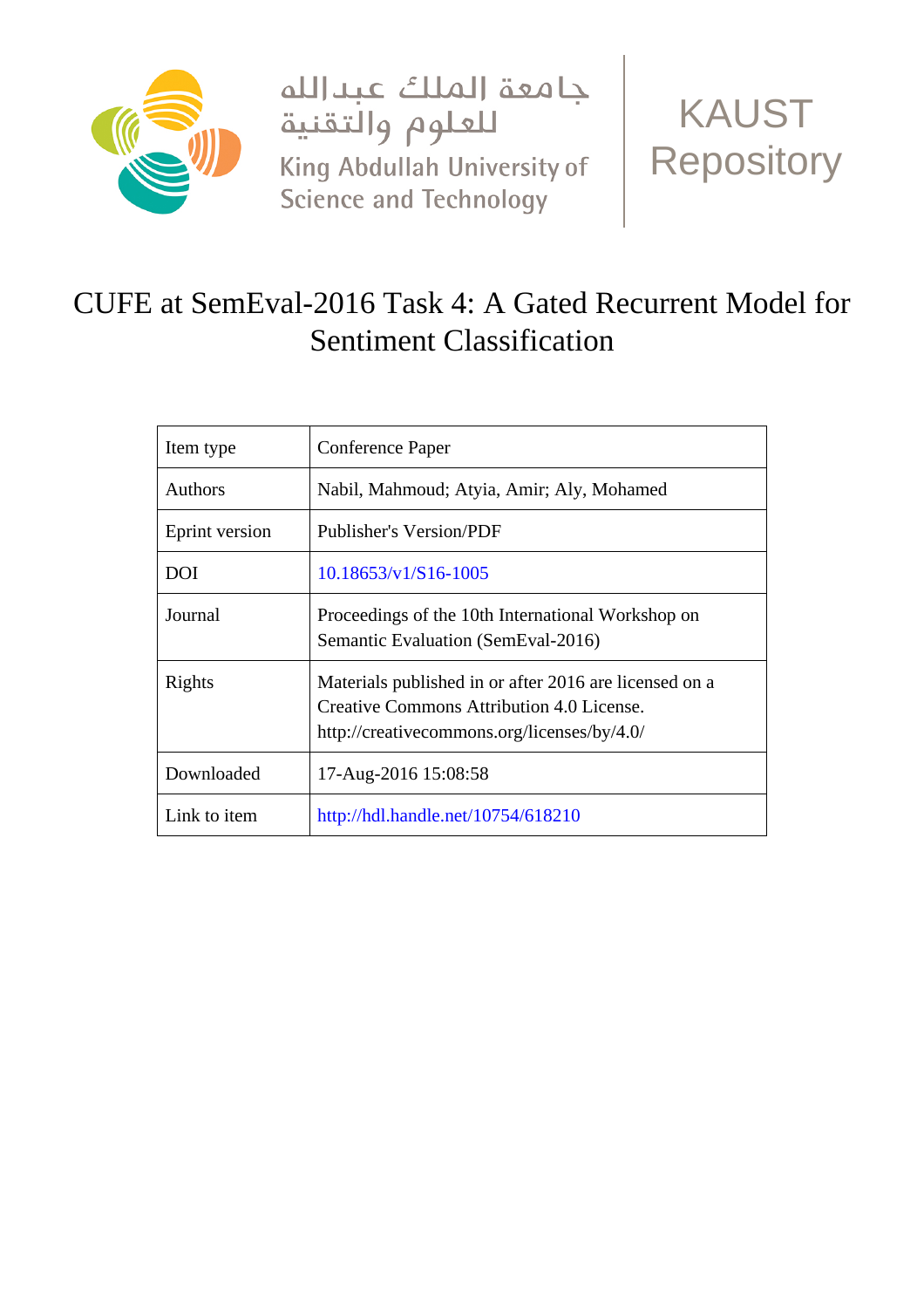# CUFE at SemEval-2016 Task 4: A Gated Recurrent Model for Sentiment Classification

Mahmoud Nabil<sup>1</sup>, Mohamed Aly<sup>2</sup> and Amir F. Atiya<sup>3</sup>

1,2,3 Computer Engineering, Cairo University, Egypt <sup>2</sup>Visual Computing Center, KAUST, KSA <sup>1</sup>*mah.nabil@cu.edu.eg* <sup>2</sup>*mohamed@mohamedaly.info* <sup>3</sup>*amir@alumni.caltech.edu*

### Abstract

In this paper we describe a deep learning system that has been built for SemEval 2016 Task4 (Subtask A and B). In this work we trained a Gated Recurrent Unit (GRU) neural network model on top of two sets of word embeddings: (a) general word embeddings generated from unsupervised neural language model; and (b) task specific word embeddings generated from supervised neural language model that was trained to classify tweets into positive and negative categories. We also added a method for analyzing and splitting multi-words hashtags and appending them to the tweet body before feeding it to our model. Our models achieved 0.58 F1-measure for Subtask A (ranked 12/34) and 0.679 Recall for Subtask B (ranked 12/19).

# 1 Introduction

Twitter is a huge microbloging service with more than 500 million tweets per day<sup>1</sup> from different locations in the world and in different languages. This large, continuous, and dynamically updated content is considered a valuable resource for researchers. However many issues should be taken into account while dealing with tweets, namely: (1) informal language used by the users; (2) spelling errors; (3) text in the tweet may be referring to images, videos, or external URLs; (4) emoticons; (5) hashtags used (combining more than one word as a single word); (6) usernames used to call or notify other users; (7) spam or irrelevant tweets; and (8) character limit for a tweet to 140 characters. This poses many challenges when analyzing tweets for natural language processing tasks. In this paper we describe our system used for SemEval 2016 (Nakov et al., 2016b) Subtasks A and B. Subtask A (Message Polarity Classification) requires classifying a tweet's sentiment as positive; negative; or neutral,. Subtask B (Tweet classification according to a two-point scale) requires classifying a tweet's sentiment given a topic as positive or negative. Our system uses a GRU neural network model (Bahdanau et al., 2014) with one hidden layer on top of two sets of word embeddings that are slightly fine-tuned on each training set (see Fig. 1). The first set of word embeddings is considered as general purpose embeddings and was obtained by training *word2vec* (Mikolov et al., 2013) on 20.5 million tweets that we crawled for this purpose. The second set of word embeddings is considered as task specific set, and was obtained by training on a supervised sentiment analysis dataset using another GRU model. We also added a method for analyzing multi-words hashtags by splitting them and appending them to the body of the tweet before feeding it to the GRU model. In our experiments we tried both keeping the word embeddings static during the training or fine-tuning them and reported the result for each experiment. We achieved 0.58 F1-measure for Subtask A (ranked 12/34) and 0.679 Recall for Subtask B (ranked 12/19).

# 2 Related Work

A considerable amount of research has been done to address the problem of sentiment analysis for

<sup>1</sup>http://internetlivestats.com/ twitter-statistics/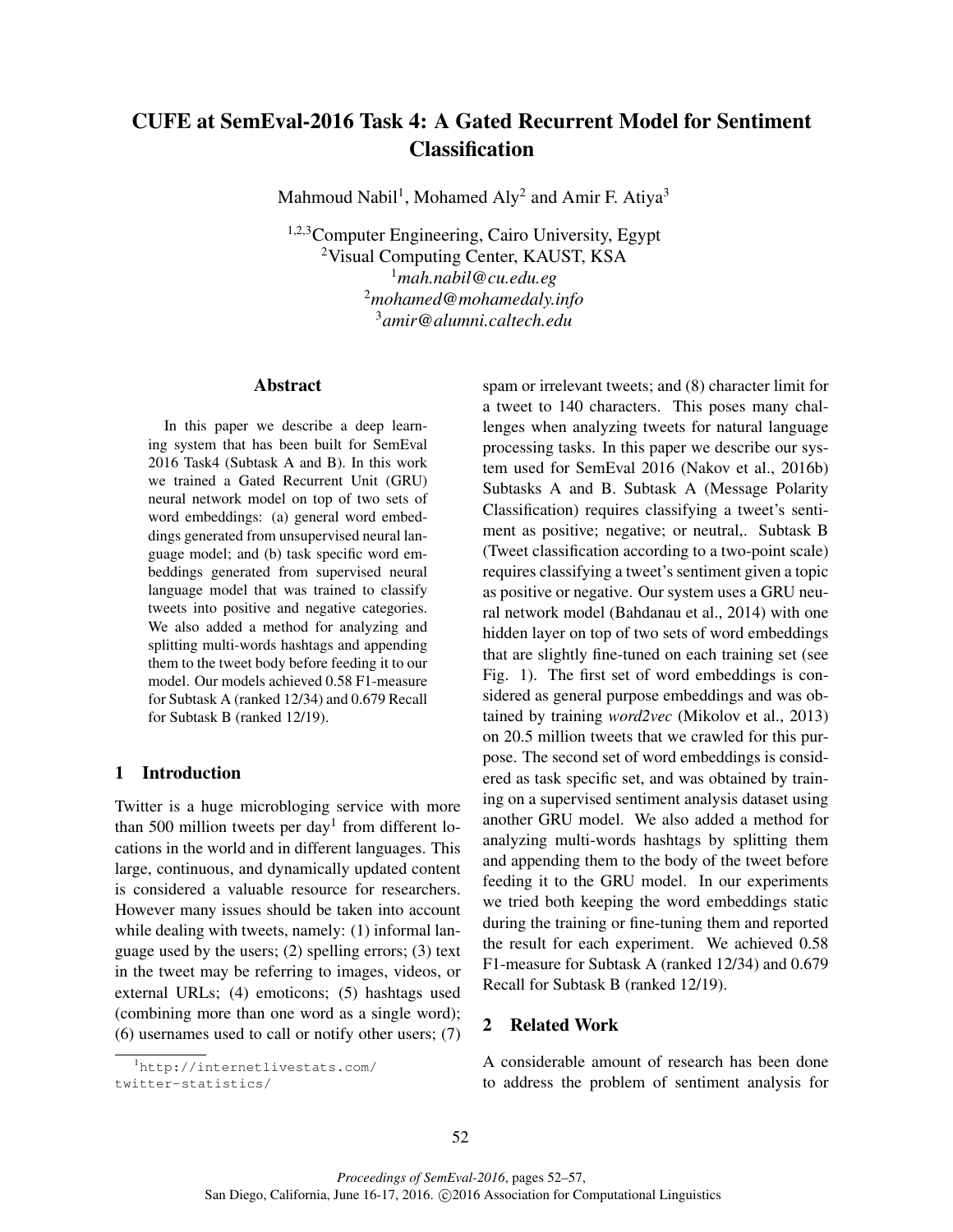

Figure 1: The architecture of the GRU deep Learning model

social content. Nevertheless, most of the stateof-the-art systems still extensively depends on feature engineering, hand coded features, and linguistic resources. Recently, deep learning model gained much attention in sentence text classification inspired from computer vision and speech recognition tasks. Indeed, two of the top four performing systems from SemEval 2015 used deep learning models. (Severyn and Moschitti, 2015) used a Convolution Neural Network (CNN) on top of skip-gram model word embeddings trained on 50 million unsupervised tweets. In (Astudillo et al., 2015) the author built a model that uses skip-gram word embeddings trained on 52 million unsupervised tweets then they project these embeddings into a small subspace, finally they used a non-linear model that maps the embedding subspace to the classification space. In (Kim, 2014) the author presented a series of CNN experiments for sentence classification where static and fine-tuned word embeddings were used. Also the author proposed an architecture modification that allow the use of both task-specific and static vectors. In (Lai et al., 2015) the author proposed a recurrent convolutional neural network for text classification. Finally regarding feature engineering methods, (Büchner and Stein, 2015) the top performing team in SemEval 2015, used an ensemble learning approach that averages the confidence scores of four classifiers. The model uses a large set of linguistic resources and hand coded features.

#### 3 System Description

Fig 1 shows the architecture of our deep learning model. The core of our network is a GRU layer, which we chose because (1) it is more computational efficient than Convolutional Neural Network (CNN) models (Lai et al., 2015) that we experimented with but were much slower; (2) it can capture long semantic patterns without tuning the model parameter, unlike CNN models where the model depends on the length of the convolutional feature maps for capturing long patterns; (3) it achieved superior performance to CNNs in our experiments.

Our network architecture is composed of a word embeddings layer, a merge layer, dropout layers, a GRU layer, a hyperbolic tangent *tanh* layer, and a soft-max classification layer. In the following we give a brief description of the main components of the architecture.

#### 3.1 Embedding Layer

This is the first layer in the network where each tweet is treated as a sequence of words  $w_1, w_2...w_S$ of length  $S$ , where  $S$  is the maximum tweet length. We set  $S$  to 40 as the length of any tweet is limited to 140 character. We used zero padding while dealing with short tweets. Each word  $w_i$  is represented by two embedding vectors  $w_{i_1}, w_{i_2} \in R^d$  where d is the embedding dimension, and according to (Astudillo et al., 2015) setting  $d$  to 200 is a good choice with respect to the performance and the computation efficiency.  $w_{i_1}$  is considered a general-purpose embedding vector while  $w_{i_2}$  is considered a task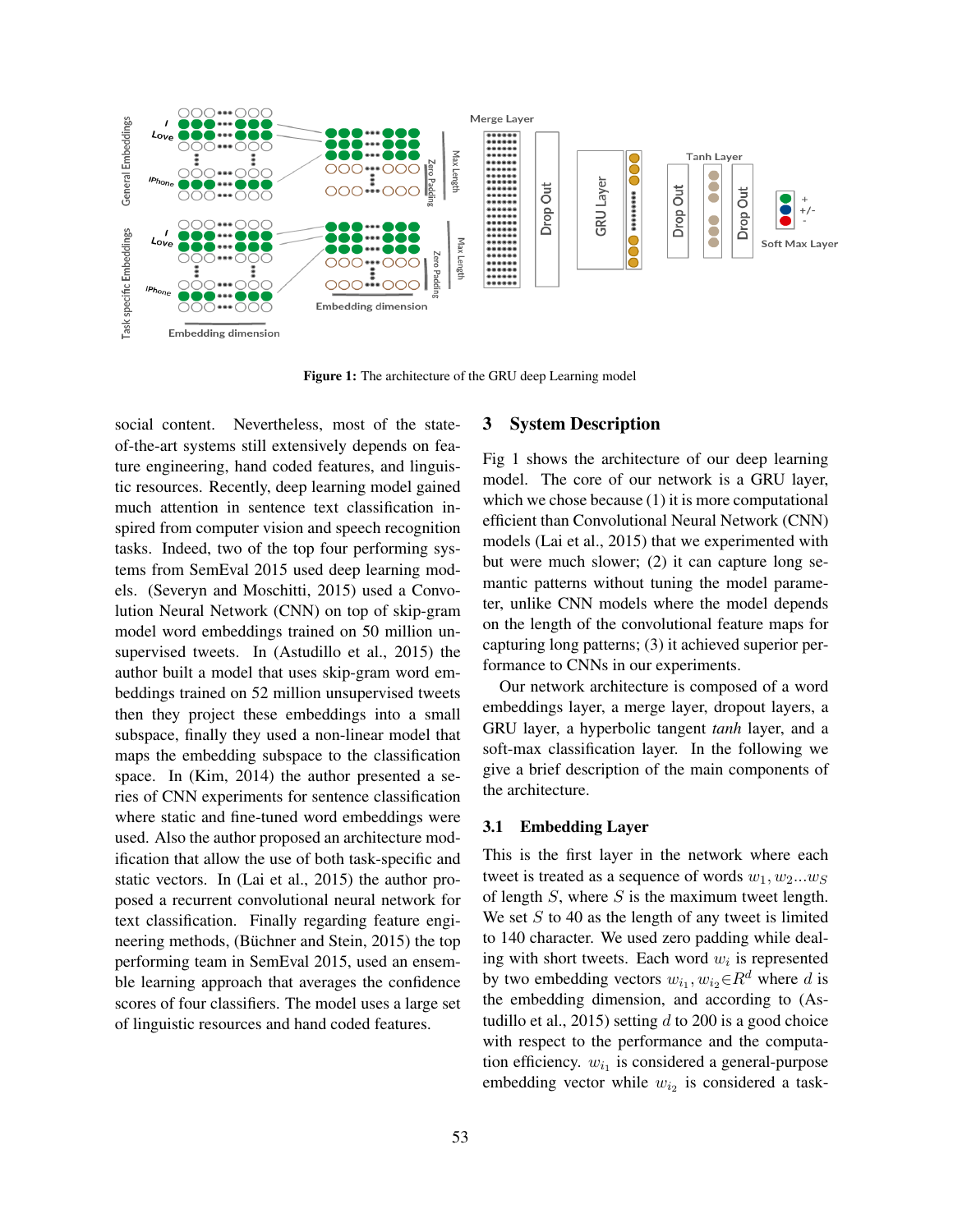specific embedding vector. We performed the following steps to initialize both types of word embeddings:

- 1. For the general word embeddings we collected about 40M tweets using twitter streaming API over a period of two month (Dec. 2015 and Jan. 2016). We used three criteria while collecting the tweets: (a) they contain at least one emoticon in a set of happy and sad emoticons like ':)' ,':(', ':D' ... etc. (Go et al., 2009); (b) hash tags collected from SemEval 2016 data set; (c) hash tags collected from SemEval 2013 data set. After preparing the tweets as described in Section 4 and removing retweets we ended up with about 19 million tweet. We also appended 1.5 million tweets from *Sentiment140* (Go et al., 2009) corpus after preparation so we end up with about 20.5 million tweet. To train the general embeddings we used *word2vec* (Mikolov et al., 2013) neural language model skipgram model with window size 5, negative sampling and filtered out words with frequency less than 5.
- 2. For the task specific word embeddings we used semi-supervised 1.5 million tweets from *sentiment140* corpus, where each tweet is tagged either positive or negative according to the tweet's sentiment . Then we applied another GRU model similar to Fig 1 with a modification to the soft-max layer for the purpose of the two classes classification and with random initialized embeddings that are fine-tuned during the training. We used the resulting fine-tuned embeddings as task-specific since they contain contextual semantic meaning from the training process.

# 3.2 Merge Layer

The purpose of this layer is to concatenate the two types of word embeddings used in the previous layer in order to form a sequence of length  $2S$  that can be used in the following GRU layer.

#### 3.3 Dropout Layers

The purpose of this layer is to prevent the previous layer from overfitting (Srivastava et al., 2014) where some units are randomly dropped during training so the regularization of these units is improved.

#### 3.4 GRU Layer

This is the core layer in our model which takes an input sequence of length 2S words each having dimension d (i.e. input dimension is  $2Sd$ ). The gated recurrent network proposed in (Bahdanau et al., 2014) is a recurrent neural network (a neural network with feedback connection, see (Atiya and Parlos, 2000)) where the activation  $h_t^j$  of the neural unit j at time t is a linear interpolation between the previous activation  $h_t^j$  $t_{t-1}$  at time  $t-1$  and the candidate activation  $\tilde{h}^j_t$  (Chung et al., 2014):

$$
h_t^j = (1 - z_t^j)h_{t-1}^j + z_t^j \tilde{h}_t^j
$$

where  $z_t^j$  is the *update gate* that determines how much the unit updates its content, and  $\tilde{h}_t^j$  is the newly computed candidate state.

#### 3.5 Tanh Layer

The purpose of this layer is to allow the neural network to make complex decisions by learning nonlinear classification boundaries. Although the *tanh* function takes more training time than the Rectified Linear Units (ReLU), *tanh* gives more accurate results in our experiments.

#### 3.6 Soft-Max Layer

This is last layer in our network where the output of the tanh layer is fed to a fully connected soft-max layer. This layer calculates the classes probability distribution.

$$
P(y = c | x, b) = \frac{\exp (w_c^T x + b_c)}{\sum_{k=1}^K \exp (w_k^T x + b_k)}
$$

where  $c$  is the target class,  $x$  is the output from the previous layer,  $w_k$  and  $b_k$  are the weight and the bias of class  $k$ , and  $K$  is the total number of classes. The difference between the architecture used for Subtask A and Subtask B is in this layer, where for Subtask A three neurons were used (i.e.  $K = 3$ ) while for Subtask B only two neurons were used (i.e.  $K = 2$ ).

#### 4 Data Preparation

All the data used either for training the word embeddings or for training the sentiment classification model undergoes the following preprocessing steps: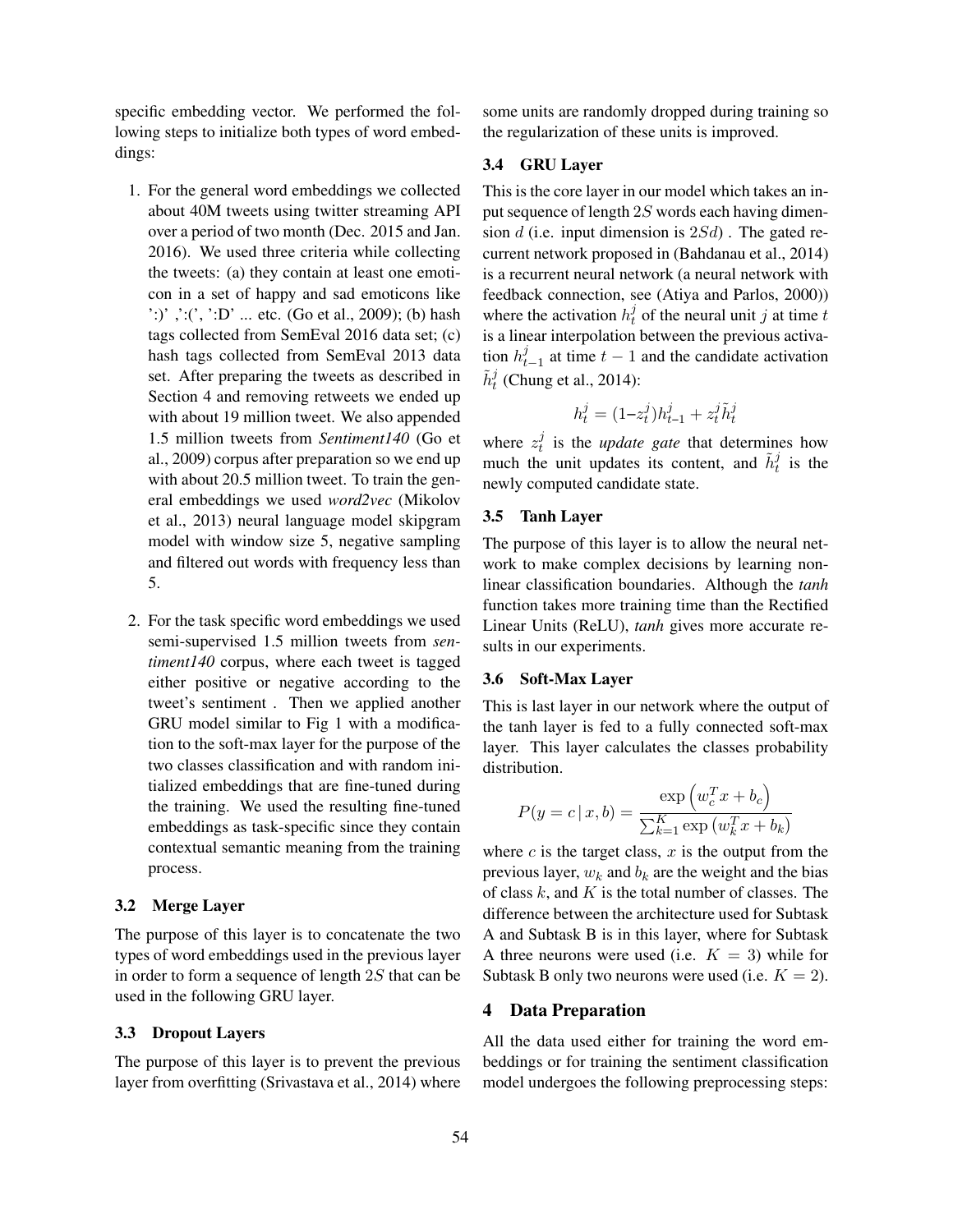| Pattern                | Examples                                 | Normalization     |
|------------------------|------------------------------------------|-------------------|
| <b>Usernames</b>       | $@$ user1, $@$ user2                     | _UserName_        |
| Happy emotions         | $:),:-),:=$                              | :)                |
| Sad emotions           | $: ( \, , \, : \, ( \, , \, : \, = \, ($ | : (               |
| Laugh emotions         | :D, :-D, :=D                             | :D                |
| Kiss emotions          | $:-*, :*, :-)^*$                         | KISS <sub>-</sub> |
| Surprise emotions      | $:O, -o$                                 | $\cdot$ 0         |
| Tongue emotions        | :P, p                                    | : p               |
| <b>Numbers</b>         | 123                                      | NUM <sub>-</sub>  |
| URLs                   | www.google.com                           | _URL_             |
| Topic (Subtask B only) | Microsoft                                | _Entity_          |

Dataset | all | pos.  $neg$ . | neut. train-A 12886 5651 1967 5268 dev-A 3222 1395 462 1365 train-B  $\begin{array}{|c|c|c|c|c|c|c|c|} \hline \end{array}$  6324  $\begin{array}{|c|c|c|c|c|c|} \hline \end{array}$  5059  $\begin{array}{|c|c|c|c|c|c|} \hline \end{array}$  1265  $\begin{array}{|c|c|c|c|c|c|c|c|} \hline \end{array}$ dev-B |  $1265$  |  $1059$  |  $206$  | -

Table 2: Tweets distribution for Subtask A and B

| <b>Dataset</b>                 | Subtask A | Subtask B |
|--------------------------------|-----------|-----------|
| GRU-static                     | 0.635     | 0.826     |
| GRU-fine-tuned                 | 0.639     | 0.829     |
| GRU-fine-tuned + Split Hashtag | 0.642     | 0.830     |

Table 1: Normalization Patterns

- 1. Using NLTK twitter tokenizer<sup>2</sup> to tokenize each tweet.
- 2. Using hand-coded tokenization regex to split the following suffixes: 's, 've, 't , 're, 'd, 'll.
- 3. Using the patterns described in Table 1 to normalize each tweet.
- 4. Adding \_StartToken\_ and \_EndToken\_ at the beginning and the ending of each tweet.
- 5. Splitting multi-word hashtags as explained below.

Consider the following tweet *"Thinking of reverting back to 8.1 or 7. #Windows10Fail*". The sentiment of the tweet is clearly negative and the simplest way to give the correct tag is by looking at the word "Fail" in the hashtag "#Windows10Fail". For this reason we added a depth first search dictionary method in order to infer the location of spaces inside each hashtag in the tweet and append the result tokens to the tweet's end. We used 125k words dictionary<sup>3</sup> collected from Wikipedia. In the given example, we first lower the hashtag case, remove numbers and underscores from the hashtag then we apply our method to split the hashtag this results in two tokens "windows" and "fail". Hence, we append these two tokens to the end of the tweet and the normal preparation steps continue. After the preparation the tweet will look like "*StartToken Thinking of reverting back to NUM or NUM . #Windows10Fail. windows fail EndToken* ".

Table 3: Development results for Subtask A and B. Note: average F1-mesure for positive and negative classes is used for Subtask A, while the average recall is used for Subtask B.

# 5 Experiments

In order to train and test our model for Subtask A, we used the dataset provided for SemEval-2016 Task 4 and SemEval-2013 Task 2. We obtained 8,978 from the first dataset and 7,130 from the second, the remaining tweets were not available. So, we ended up with a dataset of 16,108 tweets. Regarding Subtask B we obtained 6,324 from SemEval-2016 provided dataset. We partitioned both datasets into train and development portions of ratio 8:2. Table 2 shows the distribution of tweets for both Subtasks.

For optimizing our network weights we used Adam (Kingma and Ba, 2014), a new and computationally efficient stochastic optimization method. All the experiments have been developed using Keras<sup>4</sup> deep learning library with Theano<sup>5</sup> backend and with CUDA enabled. The model was trained using the default parameters for Adam optimizer, and we tried either to keep the weights of embedding layer static or slightly fine-tune them by using a dropout probability equal to 0.9. Table 3 shows our results on the development part of the data set for Subtask A and B where we report the official performance measure for both subtasks (Nakov et al., 2016a). From 3 the results it is shown that fine-tuning word embeddings with hashtags splitting gives the best results on the development set. All our experiments were performed on a machine with Intel Core i7-4770 CPU @ 3.40GHz (8 cores), 16GB

<sup>2</sup>http://nltk.org/api/nltk.tokenize.html <sup>3</sup>http://pasted.co/c1666a6b

<sup>4</sup>http://keras.io/

<sup>5</sup>http://deeplearning.net/software/ theano/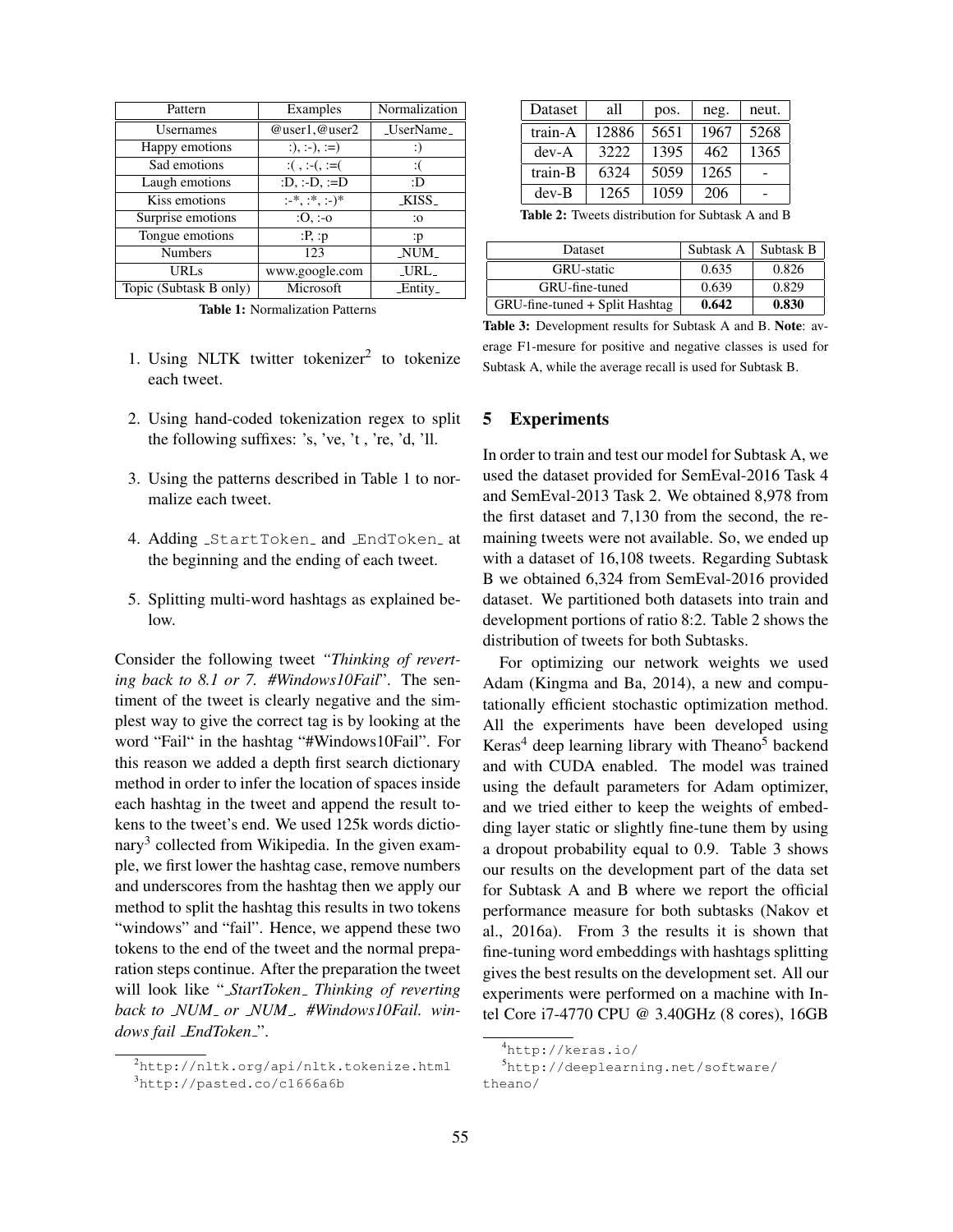| Dataset       | <b>Baseline</b> | F-measure (Old) | F-measure (New) |
|---------------|-----------------|-----------------|-----------------|
| Tweet- $2013$ | 0.292           | 0.642           | 0.665           |
| SMS-2013      | 0.190           | 0.596           | 0.665           |
| Tweet-2014    | 0.346           | 0.662           | 0.676           |
| Tweet-sarcasm | 0.277           | 0.466           | 0.477           |
| Live-Journal  | 0.272           | 0.697           | 0.631           |
| Tweet-2015    | 0.303           | 0.598           | 0.624           |
| Tweet-2016    | 0.255           | 0.580           | 0.608           |

Table 4: Results for Subtask A on different SemEval datasets.

| <b>Dataset</b> |       | Baseline   Recall (Old)   Recall (New) |       |
|----------------|-------|----------------------------------------|-------|
| Tweet- $2016$  | 0.389 | 0.679                                  | 0.767 |

Table 5: Result for Subtask B on SemEval 2016 dataset.

of RAM and GeForce GT 640 GPU. Table 4 shows our individual results on different SemEval datasets. Table 5 shows our results for Subtask B. From the results and our rank in both Subtasks, we noticed that our system was not satisfactory compared to other teams this was due to the following reasons:

- 1. We used the development set to validate our model in order to find the best learning parameters, However we mistakenly used the learning accuracy to find the optimal learning parameters especially the number of the training epochs. This significantly affected our rank based on the official performance measure. Table 4 and Table 5 show the old and the new results after fixing this bug.
- 2. Most of the participating teams in this year competition used deep learning models and they used huge datasets (more than 50M tweets) to train and refine word embeddings according to the emotions of the tweet. However, we only used 1.5M from *sentiment140* corpus to generate task-specific embeddings.
- 3. The model used for generating the task-specific embeddings for Subtask A should be trained on three classes not only two (positive, negative, and neutral) where if the tweet contains positive emotions like ":)" should be positive, if it contains negative emotions like ":(" should be negative, and if it contains both or none it should be neutral.

# 6 Conclusion

In this paper, we presented our deep learning model used for SemEval2016 Task4 (Subtasks A and B). The model uses a gated recurrent layer as a core layer on top of two types of word embeddings (general-purpose and task-specific). Also we described our steps in generating both types word embeddings and how we prepared the dataset used especially when dealing with multi-words hashtags. The system ranked 12th on Subtask A and 12th for Subtask B.

# Acknowledgments

This work has been funded by ITIDA's ITAC project number CFP65.

#### **References**

- Ramon F Astudillo, Silvio Amir, Wang Ling, Bruno Martins, Mário Silva, Isabel Trancoso, and Rua Alves Redol. 2015. Inesc-id: Sentiment analysis without hand-coded features or liguistic resources using embedding subspaces. *SemEval-2015*, page 652.
- Amir F Atiya and Alexander G Parlos. 2000. New results on recurrent network training: unifying the algorithms and accelerating convergence. *Neural Networks, IEEE Transactions on*, 11(3):697–709.
- Dzmitry Bahdanau, Kyunghyun Cho, and Yoshua Bengio. 2014. Neural machine translation by jointly learning to align and translate. *arXiv preprint arXiv:1409.0473*.
- Matthias Hagen Martin Potthast Michel Büchner and Benno Stein. 2015. Webis: An ensemble for twitter sentiment detection. *SemEval-2015*, page 582.
- Junyoung Chung, Caglar Gulcehre, KyungHyun Cho, and Yoshua Bengio. 2014. Empirical evaluation of gated recurrent neural networks on sequence modeling. *arXiv preprint arXiv:1412.3555*.
- Alec Go, Richa Bhayani, and Lei Huang. 2009. Twitter sentiment classification using distant supervision. *CS224N Project Report, Stanford*, 1:12.
- Yoon Kim. 2014. Convolutional neural networks for sentence classification. *arXiv preprint arXiv:1408.5882*.
- Diederik Kingma and Jimmy Ba. 2014. Adam: A method for stochastic optimization. *arXiv preprint arXiv:1412.6980*.
- Siwei Lai, Liheng Xu, Kang Liu, and Jun Zhao. 2015. Recurrent convolutional neural networks for text classification. In *AAAI*, pages 2267–2273.
- Tomas Mikolov, Kai Chen, Greg Corrado, and Jeffrey Dean. 2013. Efficient estimation of word representations in vector space. *arXiv preprint arXiv:1301.3781*.